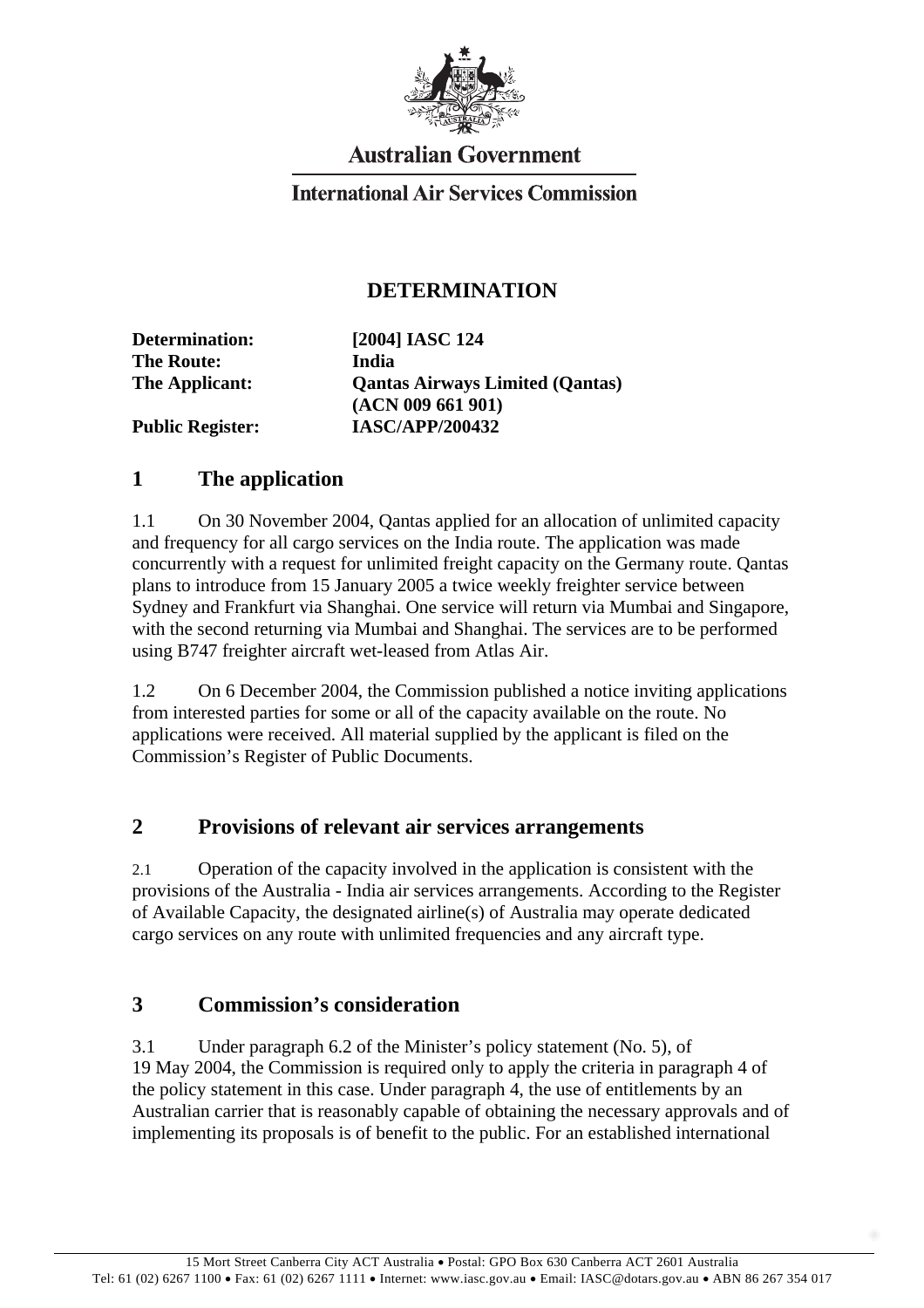carrier such as Qantas, this means that there is public benefit arising from the use of the entitlements.

3.2 The Commission notes that Qantas already holds allocations of capacity on the Singapore and China routes necessary to facilitate the proposed services. The Commission concludes that an allocation to Qantas of unlimited capacity and frequency for dedicated cargo services on the India route would be of benefit to the public.

3.3 Under the Minister's policy statement, where capacity is not constrained, the Commission may issue a determination for a ten year period. The Commission will do so in this case.

## **4 Determination allocating capacity on the India route to Qantas ([2004] IASC 124)**

4.1 The Commission makes a determination in favour of Qantas, allocating unlimited capacity and frequency for dedicated cargo services in each direction on the India route.

- 4.2 The determination is for ten years from the date of this determination.
- 4.3 The determination is subject to the following conditions:
	- Qantas is required to fully utilise the capacity from no later than 30 March 2005, or from such other date approved by the Commission; •
	- only Qantas is permitted to utilise the capacity;
	- Qantas is not permitted to utilise the capacity to provide services jointly with another Australian carrier or any other person without the approval of the Commission;
	- changes in relation to the ownership and control of Qantas are permitted except to the extent that any change:
		- − results in the designation of the airline as an Australian carrier under the Australia - India air services arrangements being withdrawn; or
		- − has the effect that another Australian carrier, or a person (or group of persons) having substantial ownership or effective control of another Australian carrier, would take substantial ownership of Qantas or be in a position to exercise effective control of Qantas, without the prior consent of the Commission, and